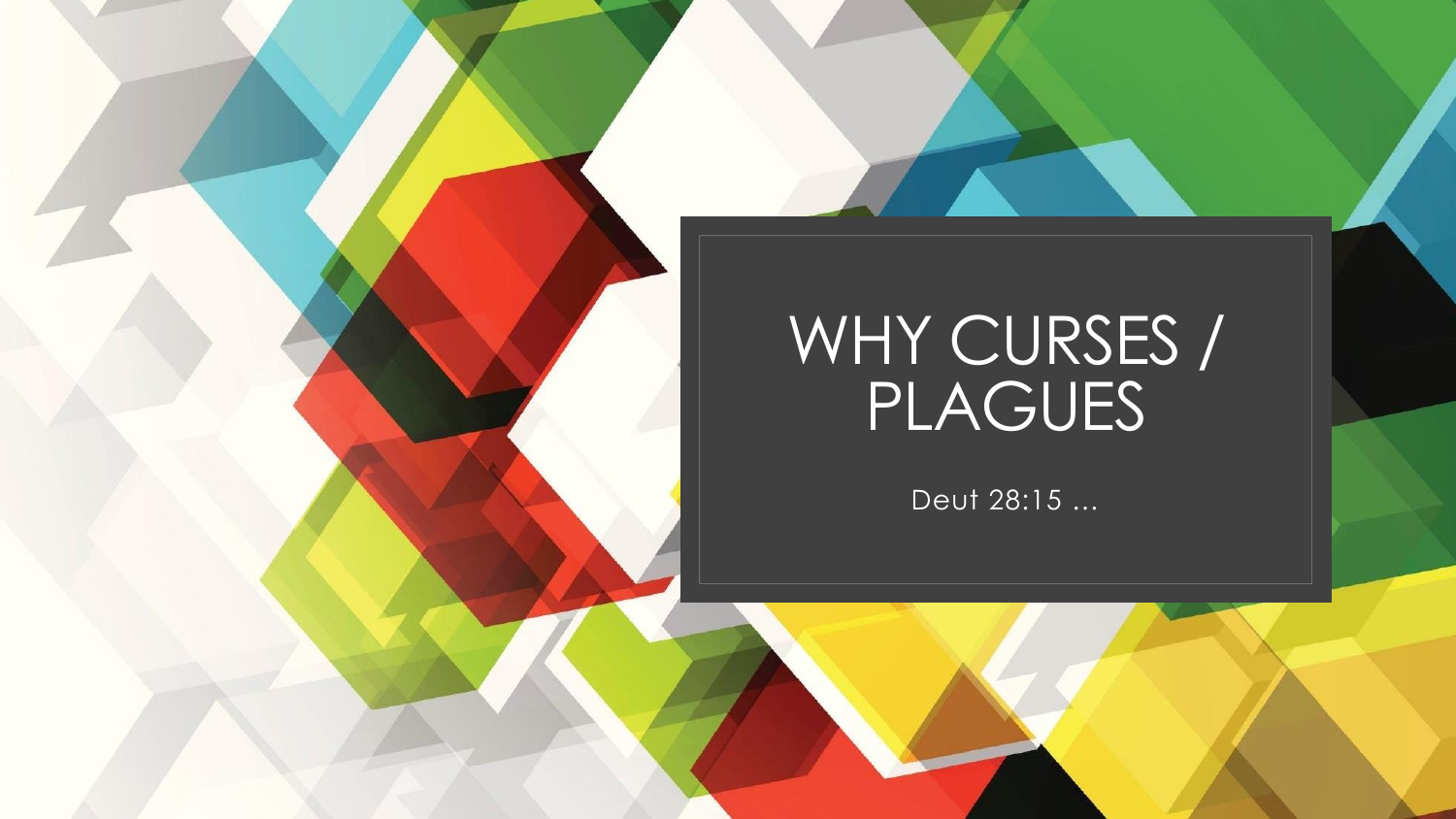## FAILURE TO OBEY THE LORD GOD

Deut. 28:15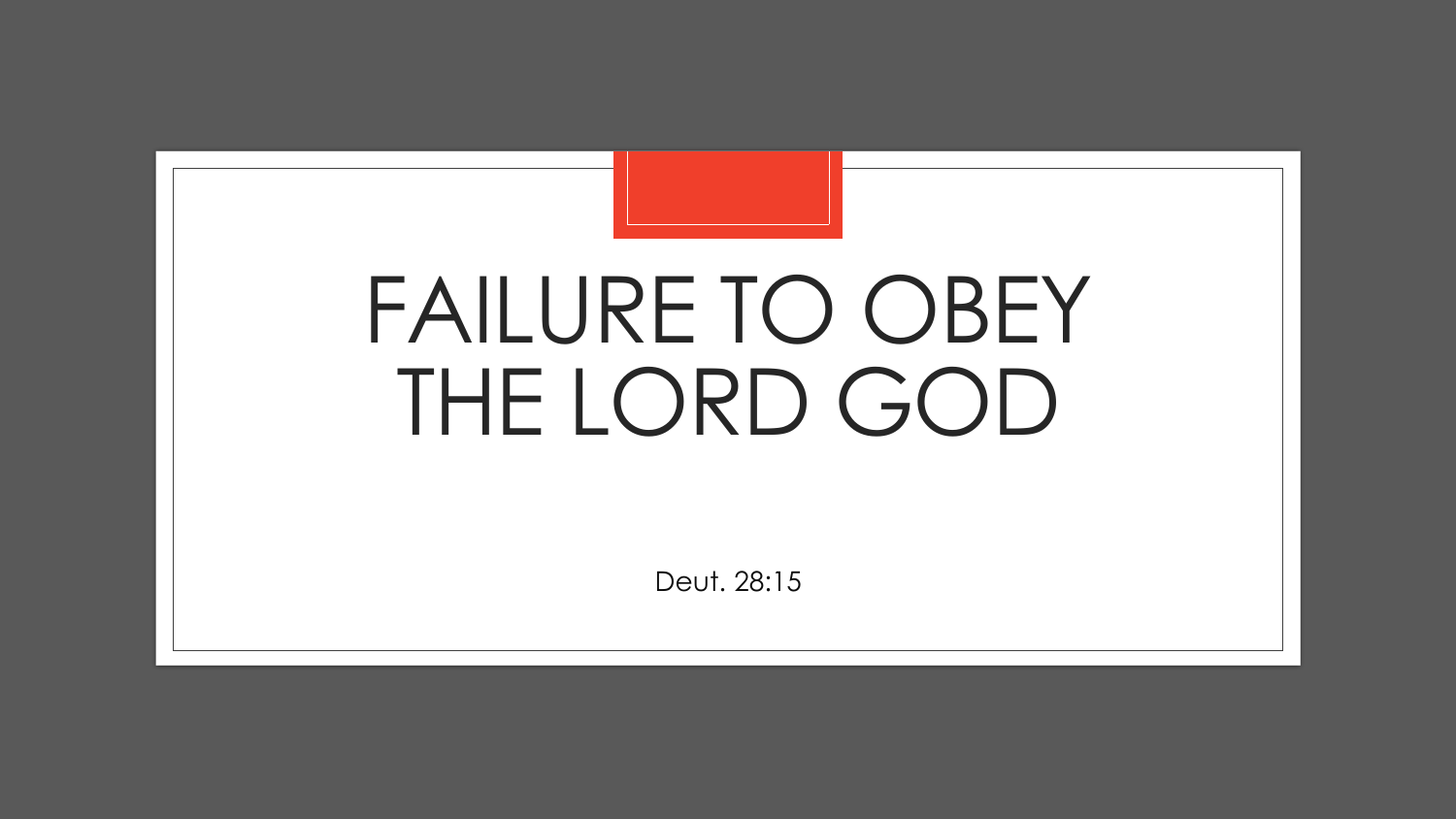## **Deuteronomy 28:15-66 (AMP)**

 $15$  But if you will not obey the voice of the Lord your God, being watchful to do all His commandments and His statutes which I command you this day, then all these curses shall come upon you and overtake you:

<sup>16</sup>**Cursed** shall you be in the city and cursed shall you be in the field. <sup>17</sup>**Cursed** shall be your basket and your kneading trough. <sup>18</sup>**Cursed** shall be the fruit of your body, of your land, of the increase of your cattle and the young of your sheep. <sup>19</sup> Cursed shall you be when you come in and cursed shall you be when you go out.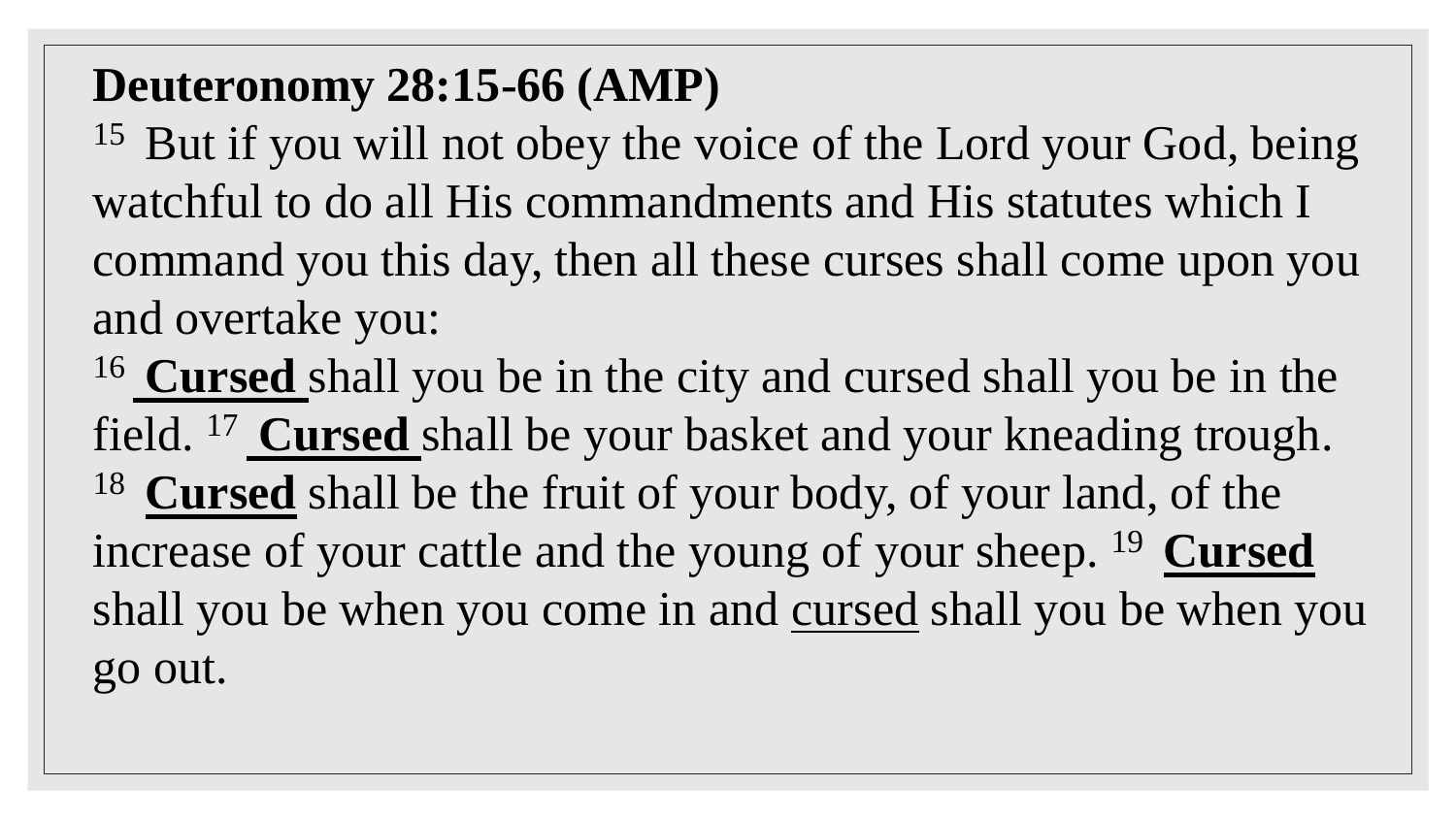20 **The Lord shall send you curses, confusion**, and rebuke in every enterprise to which you set your hand, until you are destroyed, perishing quickly because of the **evil of your doings** by which you have forsaken me [Moses and God as one]. 21 **The Lord will make the pestilence cling** to you until He has consumed you from the land into which you go to possess. 22 **The Lord will smite you with consumption, with fever and inflammation, fiery heat, sword and drought, blasting and mildew;** they shall pursue you until you perish. 23 The heavens over your head shall be brass and the earth under you shall be iron. 24 The Lord shall make the rain of your land powdered soil and dust; from the heavens it shall come down upon you until you are destroyed.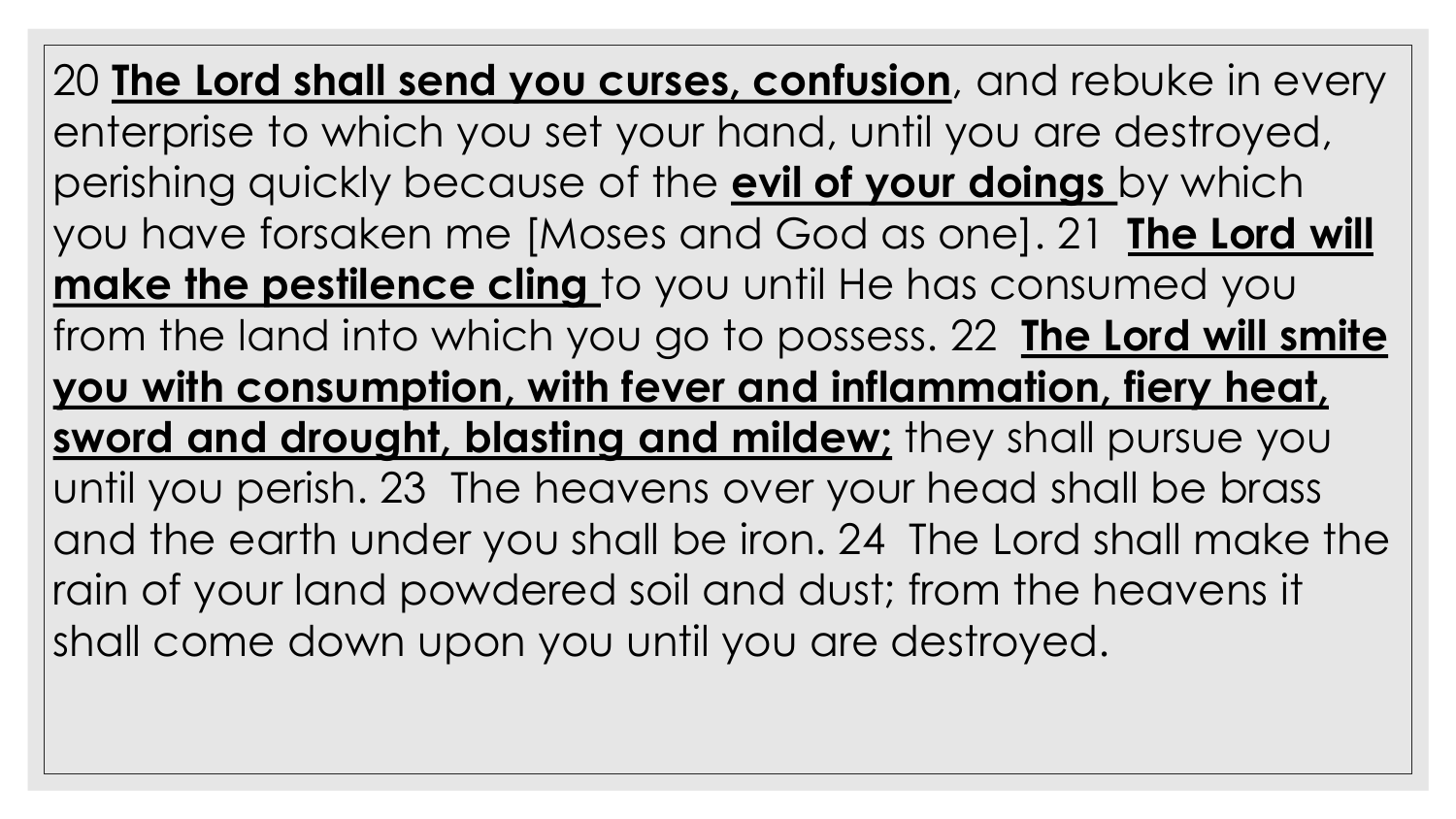25 **The Lord shall cause** you to be struck down before your enemies; you shall go out one way against them and flee seven ways before them, and **you shall be tossed to and fro and be a terror among all the kingdoms of the earth**. [Fulfilled in II Chron. 29:8.] 26 And your dead body shall be food for all the birds of the air and the beasts of the earth, and there shall be no one to frighten them away. 27 **The Lord will smite you with the boils of Egypt and the tumors, the scurvy and the itch, from which you cannot be healed. 28 The Lord will smite you with madness and blindness and dismay of [mind and] heart.**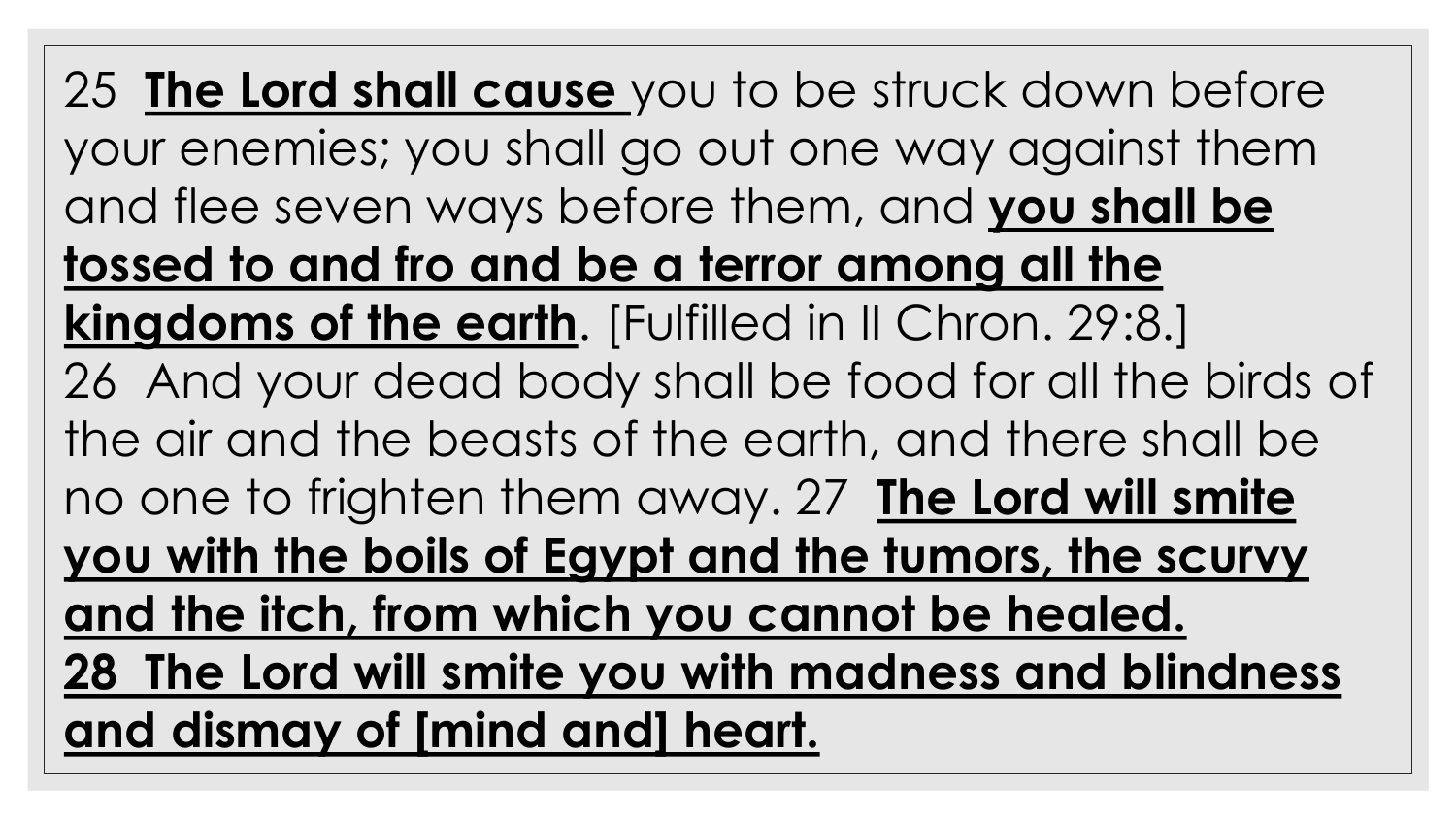## 59 Then **the Lord will bring** upon you and your descendants extraordinary strokes and blows, **great plagues of long continuance, and grievous sicknesses of long duration.**

60 Moreover, He will bring upon you all the diseases of Egypt of which you were afraid, and they shall cling to you. 61 Also every sickness and every affliction which is not written in this Book of the Law the Lord will bring upon you until you are destroyed. 62 And you shall be left few in number, whereas you had been as the stars of the heavens for multitude, *because you would not obey the voice of the Lord your God*.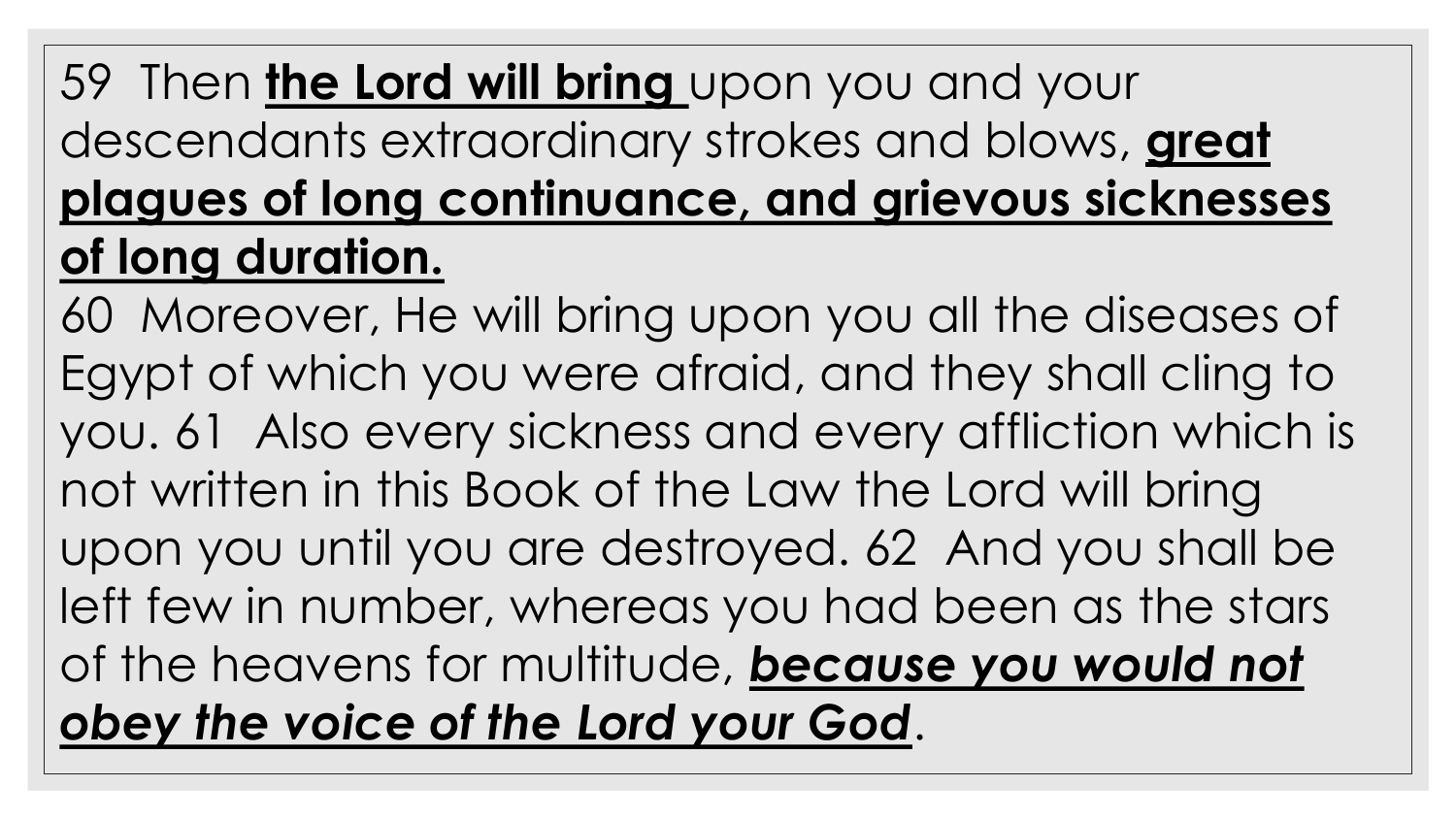Ecclesiastes 3:1 (AMP) TO EVERYTHING there is a season, and a time for every matter or purpose under heaven: Ecclesiastes 3:2 (AMP) A time to be born and a time to die, …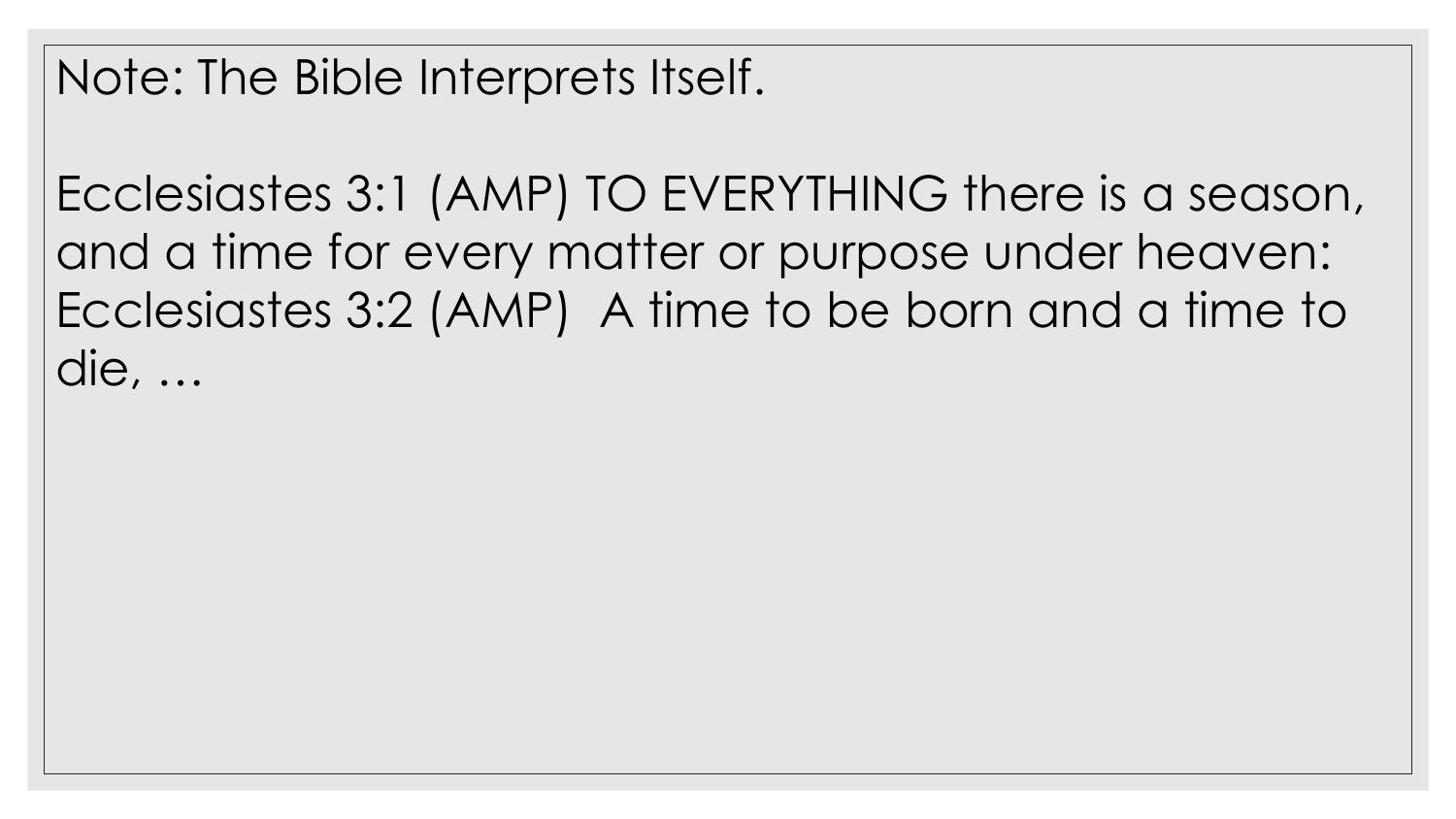12. What curses would follow Israel for not following the commands of the Lord? (28:15-24)

13. How would the enemies of the Lord defeat the Israelites? (28:25-26)

14. What bad news did God have for Israel? (28:36-37)

15. Why would so many curses overcome the Israelites? (28:45- 48)

16. What would happen if Israel did not carefully follow all the words of the law? (28:58-63)